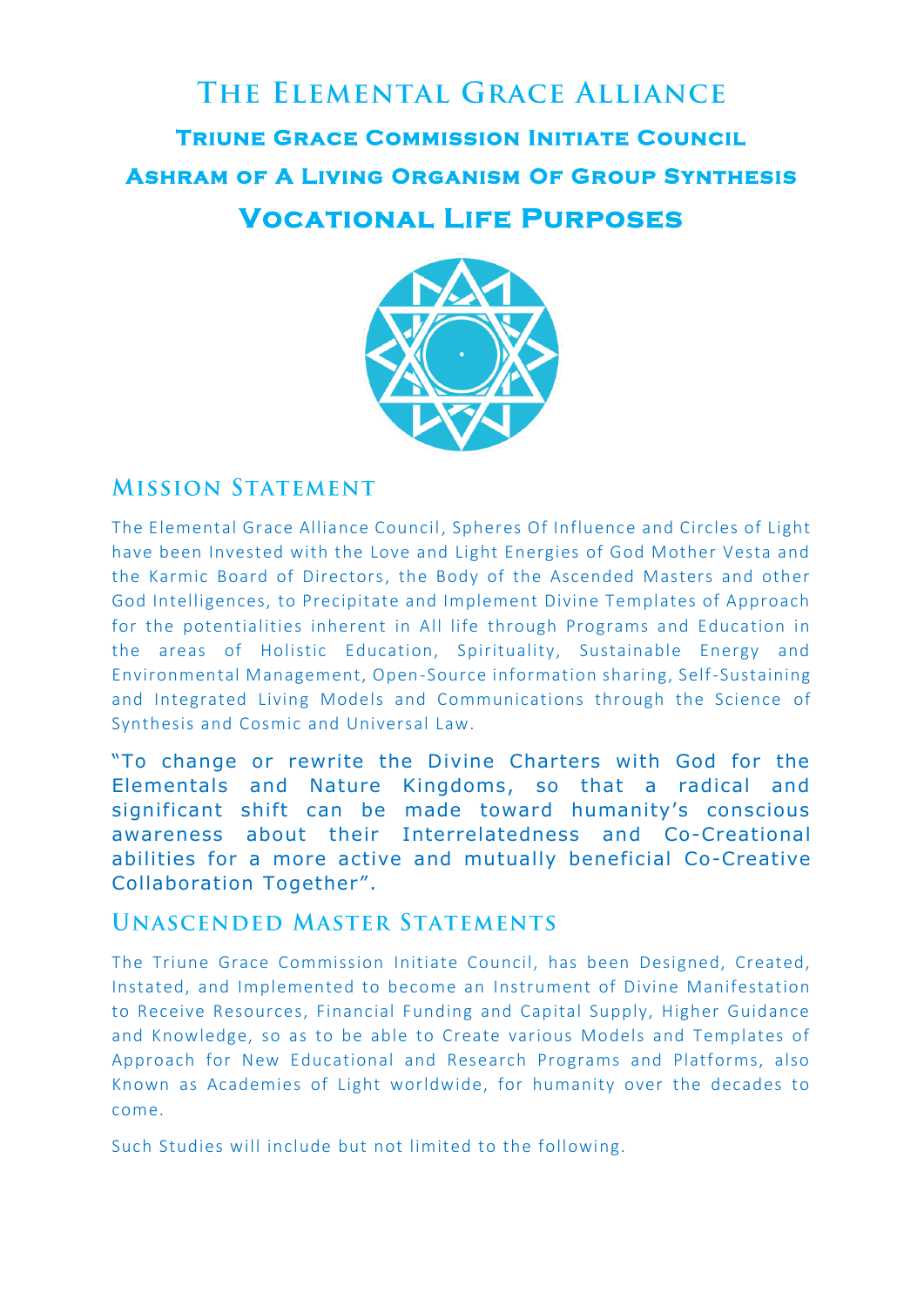- To Enlighten the minds of people all over the world of the True Nature of Existence, both as human beings living within a 3rd dimensional world as well as a human race living within a 5th Dimensional Reality and beyond.
- To Bring Greater Awareness to people of all age groups, and how the Universe around us, has and shall continue to be brought into visible manifestation and being.
- To Magnetize human conscious attention to the Vibrations of Consciousness, that will offer new potentials for humanity to alter their present human beliefs about how consciousness is used in their daily lives, and how to change such thoughts, so Higher Vibrational thoughtforms can make manifest better living conditions and potentialities in all areas of not only human life, but all sentient lifestreams upon and around the planet.
- To Show how Universal Consciousness is within everything, both animat e and inanimate things.
- To Prove that Divine Consciousness is within every person at a Heart Level, and that Heart Consciousness has the Power to Create every thoughtform one has or desires.
- To Educate and Teach Life Skills that will identify the Unlimited Powers to Create, that is within Every Woman, Man and Child within this Human Race.
- To Detail the misuse of these Powers which are the cause of all fears, loss and lack, all illness, and hardship, all miscreations, struggle, competition and hostilities, all conflicts, confrontations and warfare, all malevolent use of energy against humanity, the Earth and its living streams of life which She contains within and upon Her, in all their forms.
- To Educate and Teach the Alchemical Application of God Life and Its Rightful Use within this world.
- To Provide, Enlighten, Illumine, Tutor, Instruct, School and Alert all who seek a Higher Way of Life to expand their Awareness and Knowledge Base for the Future Children of the world.

The Triune Grace Commission Initiate Council has seen the need to Revolutionize the way people live their lives and have taken the necessary steps to Qualify the Changes that are needed to help the people of the World to Lift their own Consciousness to Higher Awareness and in turn use that Knowledge Base, while being untainted and unrestricted by old human conditioning, habituation, bias, prejudice, predispositions or preconceptions of who they are seen in the outer world. It has taken millions of years here on the planet to achieve this, and must begin to manifest now, and the time is ubiquitous to Support this EGA Divine Plan that was Conceived and Inaugurated within the Chambers of Shamballa, that awaits Humanity's Participation to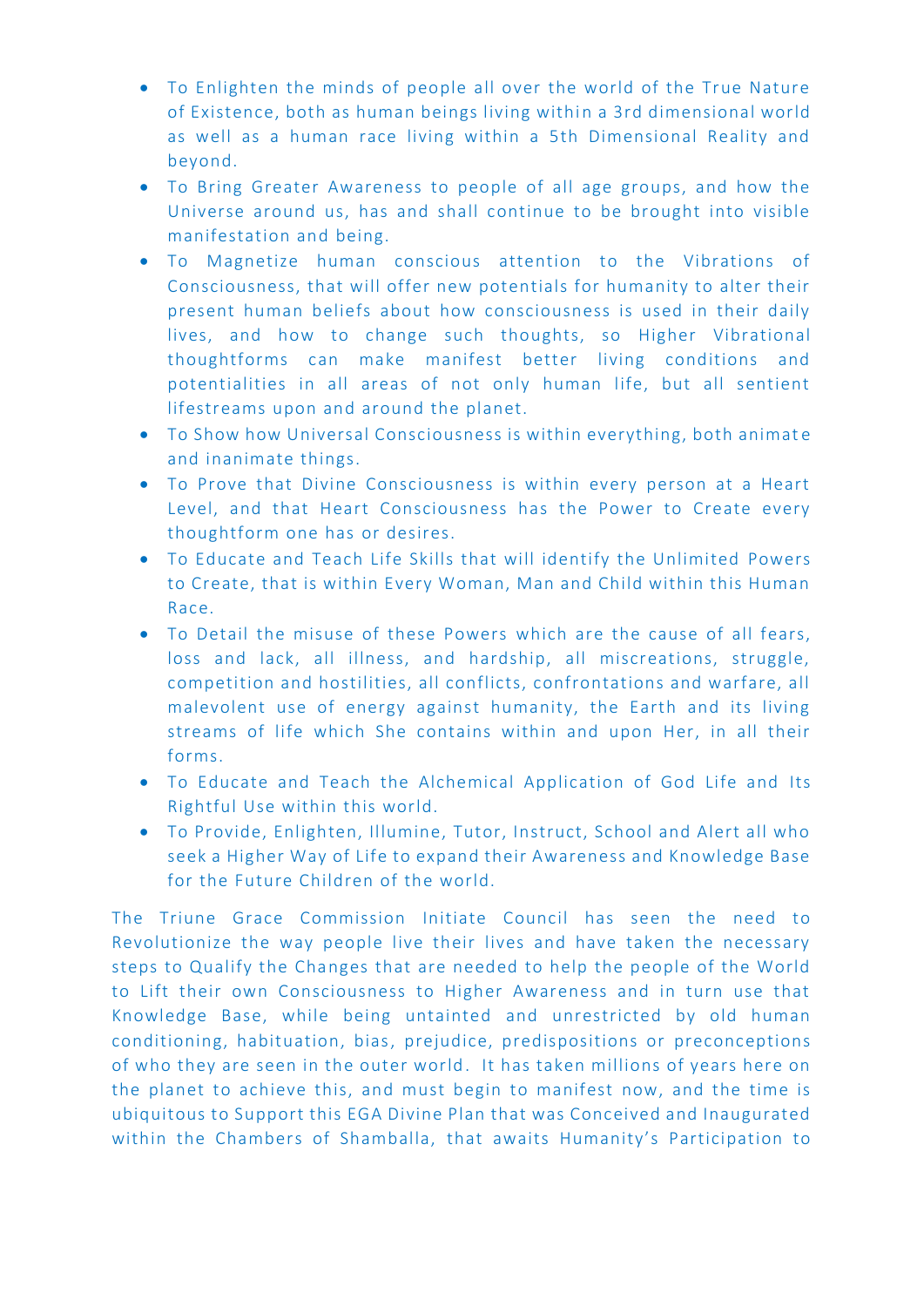Execute here upon Earth for the Greatest Good of All Concerned through the Rightful Application to God Life and in Accordance with Cosmic Law!.

*"The lingering fears in the worlds of mankind today, are of the unwary to the TRUTH of God Life. Whereas Faith, Hope and Charity, are the Great Triune Bearers of Light, Who Shall Exalt Reality and will Lead mankind back toward the Light".* St Germain

In order to do this, to Seek the New Laws that are now required for the Higher Truth to Enable Mankind to Ascend as a Whole Human Race as a single Living Organism of Divine Synthesis, where those at the Forefront of this Divine Movement MUST Accept, first, the fact that the New Laws that they are Seeking are not yet clearly formulated, that man's and woman's Vibratory Frequency are not yet of sufficient strength to Build a Concrete Form on the concrete plane of mind. One of the Service Activities of the Disciple s or Initiates is that of Formulating the New Laws. And this is what this Triune Grace Commission Initiate Council is all about! They will not be able to look on the concrete plane of the mind, for they will not find it there. It lays Within the Cave where Its Form Will Present Itself as a Malleable, Pliable, or Ductile Wave of Consciousness that can be Manipulated to Its Highest Level According to the Levels of the Resonances, Light Quotients and Awareness of the Initiates go above and beyond the Vibratory Frequency of this human race mind consciousness, even in its Highest Concept, to the Abstract Plane of Ideas where they Will Sense, at first, the feeble Impulses of these New Laws as They Emanate and Radiate from the Soul Monad, on its own Soul Persona Plane of Existence. The Initiates Will Feel out those Impulses, Sense The Vibrations, Tune into Their Own Mental Vibration to that of the Sensed One, and through the Law of Attraction, bring It into Their Magnetic Field of the Mind Consciousness of Their Ashramic Group to be Synthesized for the Benefit of the Whole Human Race or Group Living Organism.

Upon Entry into the Initiates Magnetic Field of Mind, the New Laws, the New Impulses, Beating with a Steadier, Stronger Rhythm, and what They can only vaguely have sensed in the beginning, as an abstract idea, will begin to take shape within Their Own Group Magnetic Field and then Outward into the Greater Magnetic Field of the Ashramic Group that They are Rep resenting! And Ultimately into the Greater Living Organism known as the Human Race and the abstraction in concrete form, where-by They are Enabled to Relate the Idea and now the Ideal into the world of appearances, and to gradually, through Meditation, Mediation and Reflection, Set These New Laws up within Their Own Outer Lives first, as Their Own Consciousness having New Coordinates from which to Function and Relate as the Soul to Form.

They Will See all this as the New Spiritual Laws that will Govern matter. They Will then Separates Themselves from both the Laws and matter and See Themselves as Mediators. They Will Begin to Divinely Understand how they can Bring those New Spiritual Laws, those Impulses, those Vibrations to Bear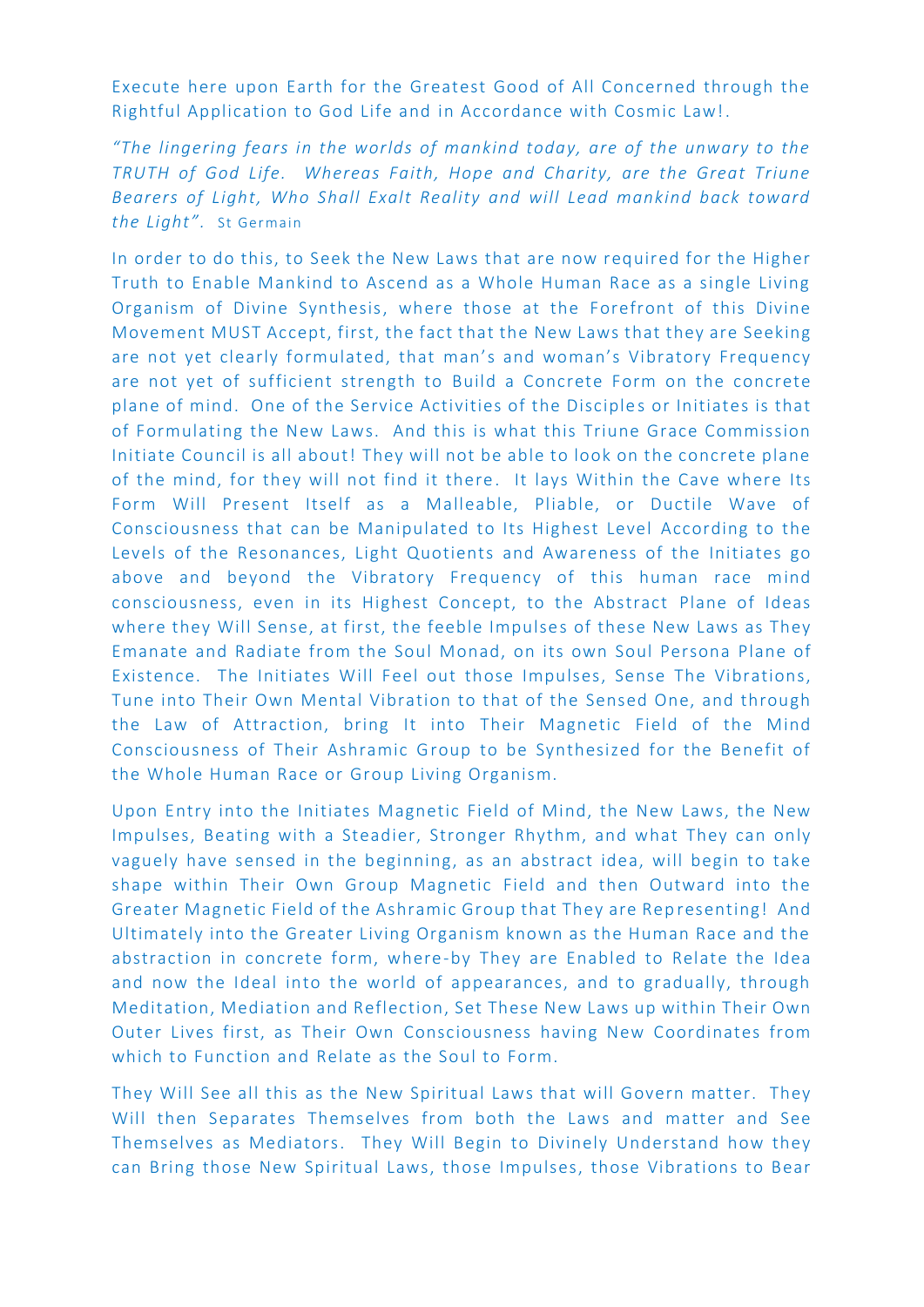upon matter in such a way as to Produce a Desired Result in the world of appearances. In this Stage of Development, the Disciple or Initiate is no longer just a channel; He or She has Become a Conscious Creator, Bringing two Forces Together to Produce a Desired Result in time and space.

The Qualification of the 'I AM' shares these Discourse Excerpts, about the New World Governments and Governing Laws that have been explained in the True Constitution and 'I AM' One World Nation Indenture!

### Part 1 – Ascension Alchemy Class – Divine Human Prototype – 'I AM' Authority Alchemy Class and The Application to God Life – St Germain, 23rd February 2020

*"Therefore, Unification within the three worlds of human endeavour must Invocate Spiritual demonstrations and in this case as part of the New Body of Christ beginning to Manifest within the New Realms of Physicality upon Earth, a New 'I AM' One World Nation, has been conceived and awaiting its physical manifestation. This 'I AM' One World Nation Group shall be the congregation of all Souls on Earth who will dedicate themselves to Serve God First and Foremost and then the 'I AM' Presence of each other's Individualized Presence. Each person then becomes a potential of the New 'I AM' One World Nation as a Citizen, regardless of their race, age, gender, religious denomination, nationality, esoteric or exoteric affiliation. As New World Servers United to Birth the Light Body of Each One you are now beginning to see how you are demonstrating in many ways the New World Divine Human Prototype that will Evolve into a Divine Spiritual World Government upon the Earth, that will be Inaugurated by the Living Christs after the Second Coming in the near future. "* End Excerpt.

### Part 2 – Ascension Alchemy Class – Path Of Least Resistance – 'I AM' Authority Alchemy Class and The Application to God Life – St Germain, 24th February 2020

*"As you realize, the New Ashram of Synthesis carries the responsibility not only of incarnating (so to speak) as a Conscious Soul within the body of humanity, but of Building the New Forms of the New Civilization which can and will adequately house that Incarnate Soul and provide for its continuing growth and development. The Ashramic Group Life is constituted (if you will please excuse my terminology here) of three major 'Sections' insofar as its Focus of Attention is concerned.*

*"These Major Sections which are determined by the three major Ashrams which have come together to create the new synthesis are:*

*"Section 1 - which deals with Divine Purpose, Divine Power, Divine Will, and which is reflected outwardly, works out within the body of humanity as Government; works out within the Group Life as Cooperative Leadership, as each individual within the Group follows His or Her own overshadowing*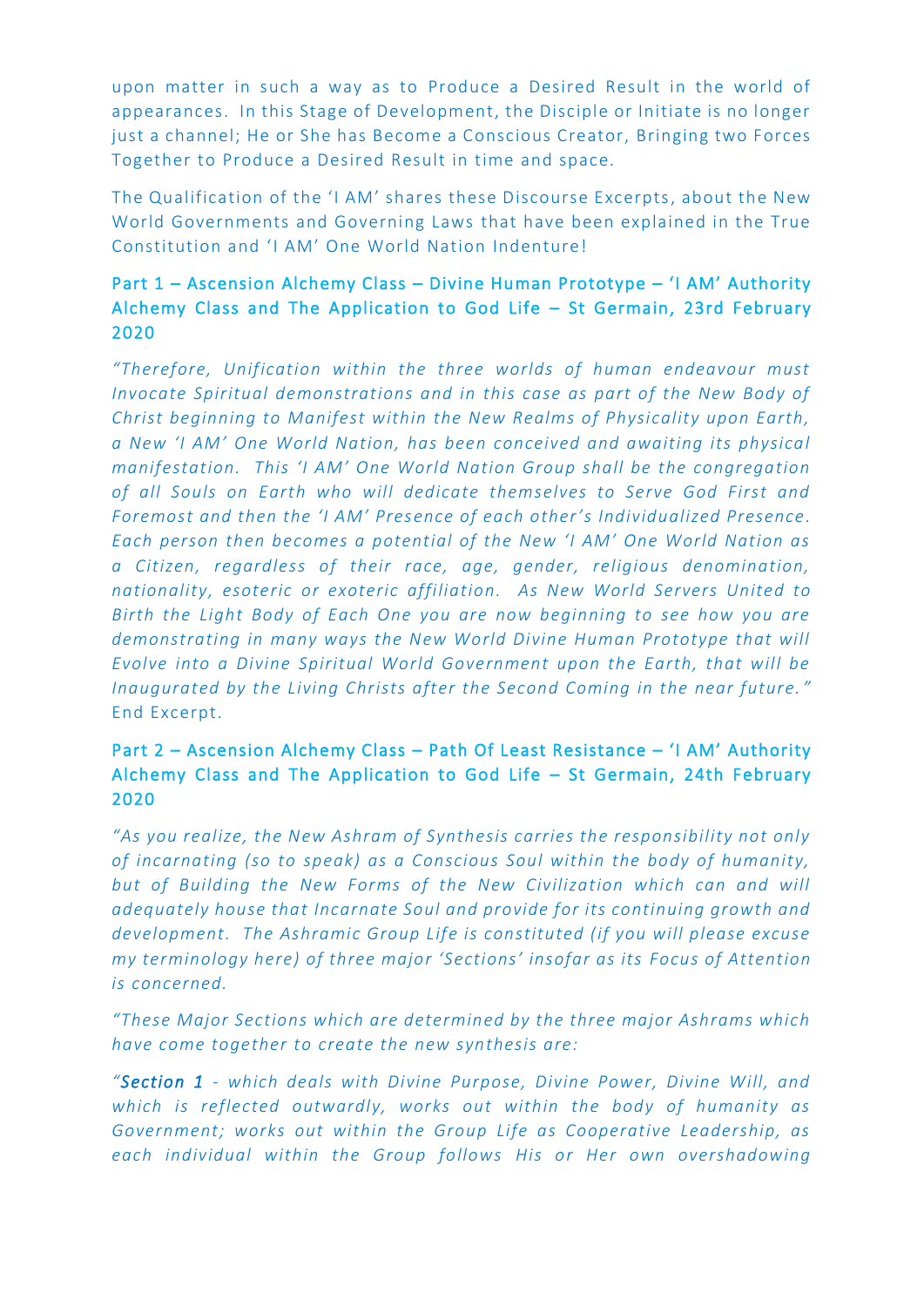*Spiritual Soul Guidance, which is His or Her Governing Agent, so to speak . The Head Centre then of the Group Life is the Ashram.*

*"Section 2 - of the Ashramic Group Life is that of the Consciousness Aspect, the Soul Life of the Group dealing primarily with the growth and development of the incarnate consciousness (incarnate on Ashramic Levels within the Causal Sheath; incarnate below these levels within the threefold instrument) . This Section of the Ashram is reflected outwardly within the body of humanity primarily in the Field of Education; within the Group Life, in the same Field (that of Teaching) as well as any other Activity which deals specifically with the Soul Life.* I Am placing in this Section (and deliberately so, because this is the *New Age into which We all have entered), Healing; all of the cultural activities of humanity; and in part the Field of Science, particularly in Research.*

*"Section 3 - of the Ashram is that of Intelligent Activity, the Form Building Section of the Ashram which has to do with the Building specifically of the New Forms of the New Civilization. This Works out in the outer life and affairs of the Group and within the body of humanity in the Field of Business."* End Excerpt.

### Archangel Gabriel – Immaculate Conception of The New Erthe - 'I AM' Authority Alchemy Class, 23rd December 2018

*"We have a request Dear One's, Now that you have Created your Beacons of Light and Radiations Centres of Heart and Site Location with Focused Intent, Now that you have been Granted the Cosmic Law of what is to Act out here in the world and particularly now here in the Americas, you have become part of the Authority of a New World Government Acting for and on behalf of the People, especially the New Children.* 

*"We therefore Invite you to take such Responsibilities of this and so to call in The Elohim of Purity and Astrea, to Burn the Ascension Flame of Purity in through and all around all imbalances and therefore you are now a part of the Authority of Government, and you CAN make the Call for the Sacred Fire Presence of whatever Ascended Master and Cosmic Control is necessary to come in, through and around every office and position of trust, authority, and influence, of control of any kind in the government, in business, in education everywhere within the Nation or Nations. "* End Excerpt.

## AIMS AND OBJECTIVES

- *To Be Managed And Administered Through New Energy Understandings, Working Higher, Smarter And Not Harder.*
- *To Create Function and Activities That Honour The Oneness With All .*
- *To Continually Educate The Public, For Them To Attain Optimum Results For Themselves.*
- *To Allow The Operation To Unfold Naturally In Accordance With Universal Laws.*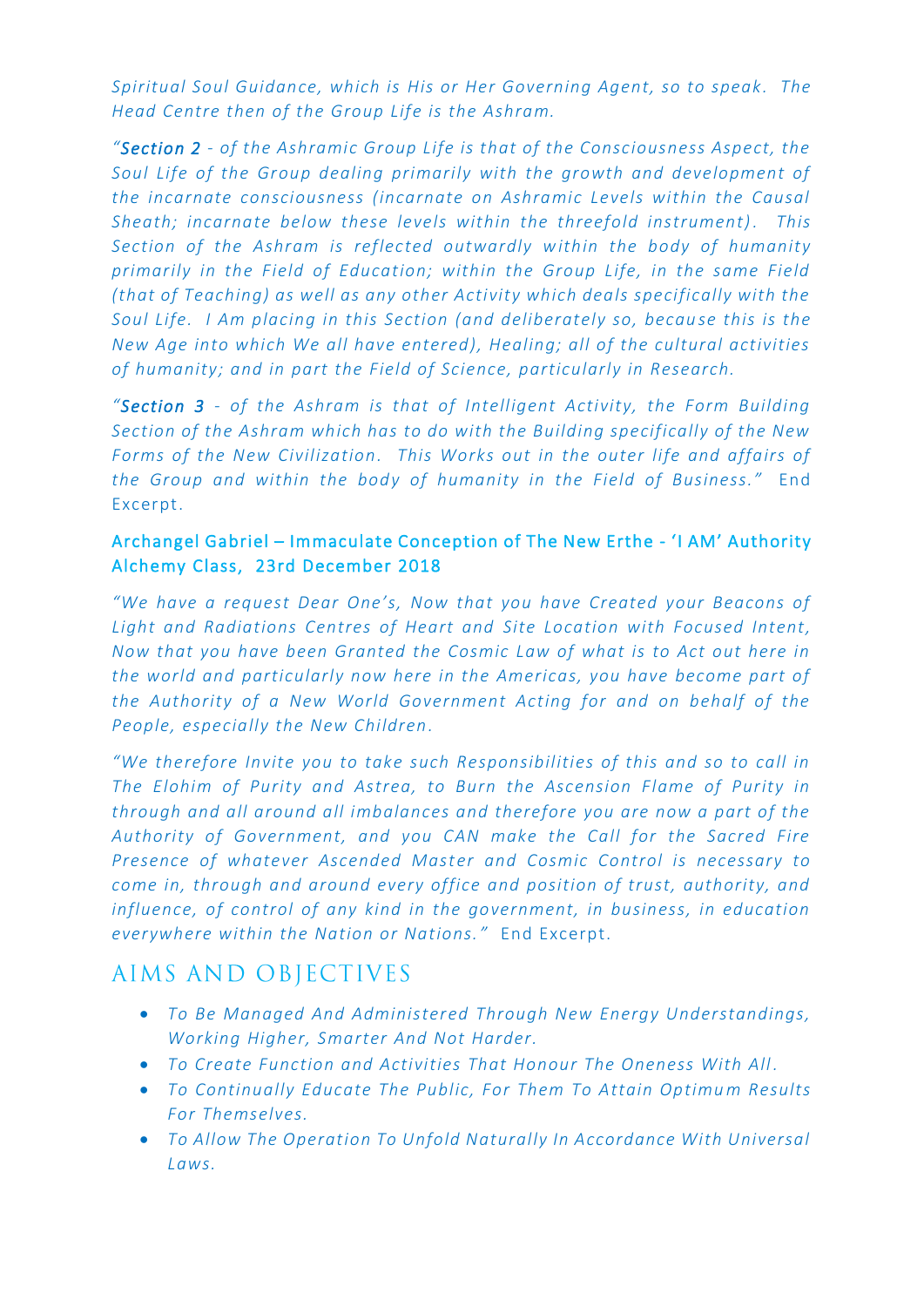- *To Continue To Excel And Perfect The 'Elemental Grace Alliance Divine Plan' And To Allow The Natural Implementation Of Such .*
- *To Maintain A Firm Understanding Of What The Human Consciousness Is Seeking Through Feelings.*
- *To Be Original And Imaginative.*

Omega and Alpha are the 'I AM' Presence of the Great Central Sun and as this Place Resides in Us, We are One and the Same. Omega shares this with us;

*"Grace and Mercy abound, and the Grace of the word, The Shekinah, Beloved ones, the Mighty Power of Mother Flame, and of Shakti of God . By the Grace and Mercy then, you are able to come to the Secret Place of your God, and to do so on a regular basis, daily! To do so will strike unto you a new tenderness, a tenderness so rare, you could hardly find a harsh feeling, or a harsh word thereafter, so wondrous, so loving is the Presence and so much Love will you find in that place, where the Three-Fold Flame Burns so brightly!"* End Excerpt.

#### Alpha shared this;

*"Receive Our Prodigal Children, Our Kiss of Peace, and know, though you may feel far away from Me, know that 'I AM' nigh, even at the door of your heart, knocking with the Eternal Gift of Life, with each heartbeat, and I determine that you who desire to do Our Eternal Will shall not fail!"* End Excerpt.

In continuation, Initiates can Explore the Gifts of Life by exploring Their Own Lives in an attempt to Awaken Their Body Elementals, Their Senses, and Their Soul and 'I AM' Communication Skills with Higher God Intelligences, along with their Own Soul Persona both within the body of the ego personality and the Soul Monad in Form as Individualized Self Expressions through the Human Biology. They can learn to drop, erase or dissolve any fear within Their Life Force, and they can Expand their Energies of Life and Divine Truth into everyday God Blessings.

The Initiates can use Their Divine Breath of God's Life to Explore and Release old emotional and mental patterns, thus, Opening to the Mighty 'I AM' Presence of The Father's Light and The Mother's Love into the sub -conscious to Create Anew!

Breath, is the Key to Restoring the Deepest Connections with Divine Impulses, with Sense Subjective Emotion, with Imagination and thereby with Light Language. The voice is not just a musical instrument to be played skilfully, it is a human instrument for communication. Reconditioning the way the voice works, means reconditioning the breathing processes on deep levels of involuntary neuro-physiological, psycho-physical, brain-body functioning. Any serious practice of breath and voice must bring to the Level of Consciousness Activities that normally belong in the unconscious sector of daily being.

The Breath has the Magical Power to Liberate all and bring them into Peace, Harmony and Balance. Breath is the Bridge Between the Conscious,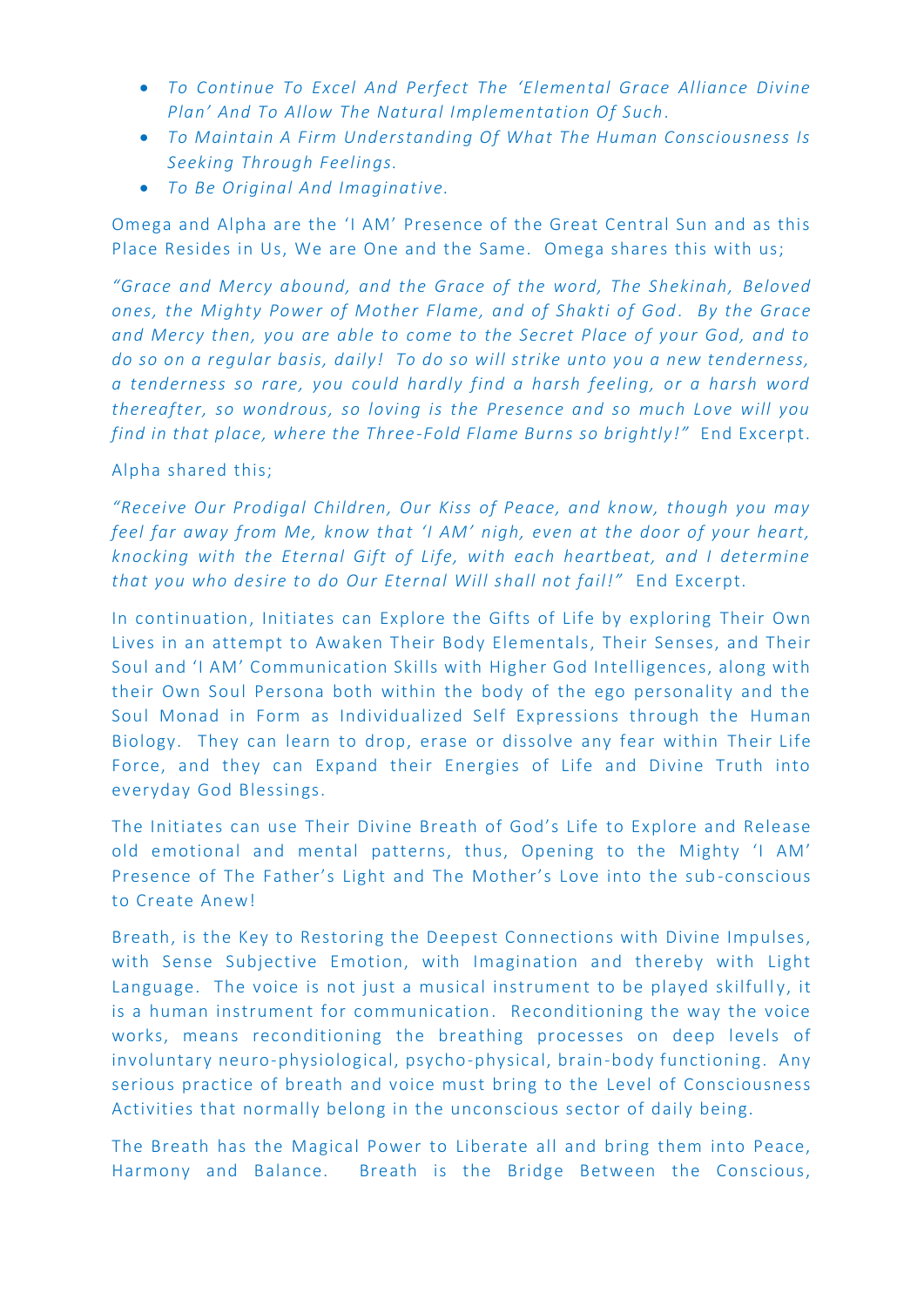Unconscious and Higher Mind. Breath is the Bridge to the Elemental Kingdoms and Builders of Form. Proper Breathing has a Direct Effect on the Unification of the body, mind and Spirit, bringing a Feeling of incredible Stillness, Peace and Freedom where the Elementals, Devas, and Masters Reside . This Process has an Integrative Influence on people, Producing a Cohesive, Aligned and Coherent Human Being. Deep Breathing has an Automatic and Significant, Alchemical Effect which Propels a Deep Cellular Purification Process into A Love In Action during a Breath Work session.

This type of Breathing moves deep levels of accumulated pollution sitting in the tissues of the body and the recesses of the mind. This process is not only Profoundly Transformative, it has Real Health benefits. Breathing is the Bridge between the seen and the Unseen, the known and the Unknown, between stress and Relaxation, pollution and Purity, pain and Peace, struggle and Freedom. It brings Spirit into matter, Affecting Every Cell in the body in a Positive, Life-Giving Way.

Breathing is the Elixir of Life! Human Cells Hold the Secret of Life to Who They Truly Are, The Human Cells Are Alive, Aware and Communicating every nano second of one's Human Existence! Within One's Breathing Life can be Exalted or extinguished!

### 'I AM' the Fire Breath of God from Within the Heart of Beloved Alpha and Omega.

- 'I AM' the Immaculate Concept In Expression Everywhere 'I AM'.
	- 'I AM' Divine Joy, as the Full Expression of Divine Love.
- 'I AM' The Seal that Protects Every Heart that Breathes the Fire Breath of God.

'I AM' Purity, Wholeness and Love Manifest Everywhere 'I Am' That 'I Am'.

### TRIUNE GRACE COMMISSION INITIATE COUNCIL SUMMARY

The Elemental Grace Alliance – Triune Grace Commission Initiate Council, has been Created to Design, Implement and Deliver Permanent, Effective, and Efficient Leading-Edge Facilitation to Aid any person or group who wishes to Spear Head humanity toward the Full Integration of the Christos Energy, in Accordance with the Truth of Divine Consciousness within The Mother Father Source of Universal Equilibrium.

#### **MISSION INTENTIONS**

• *To simplify and streamline the Journey of Spiritual discovery by eliminating the mountains of information available in search for the*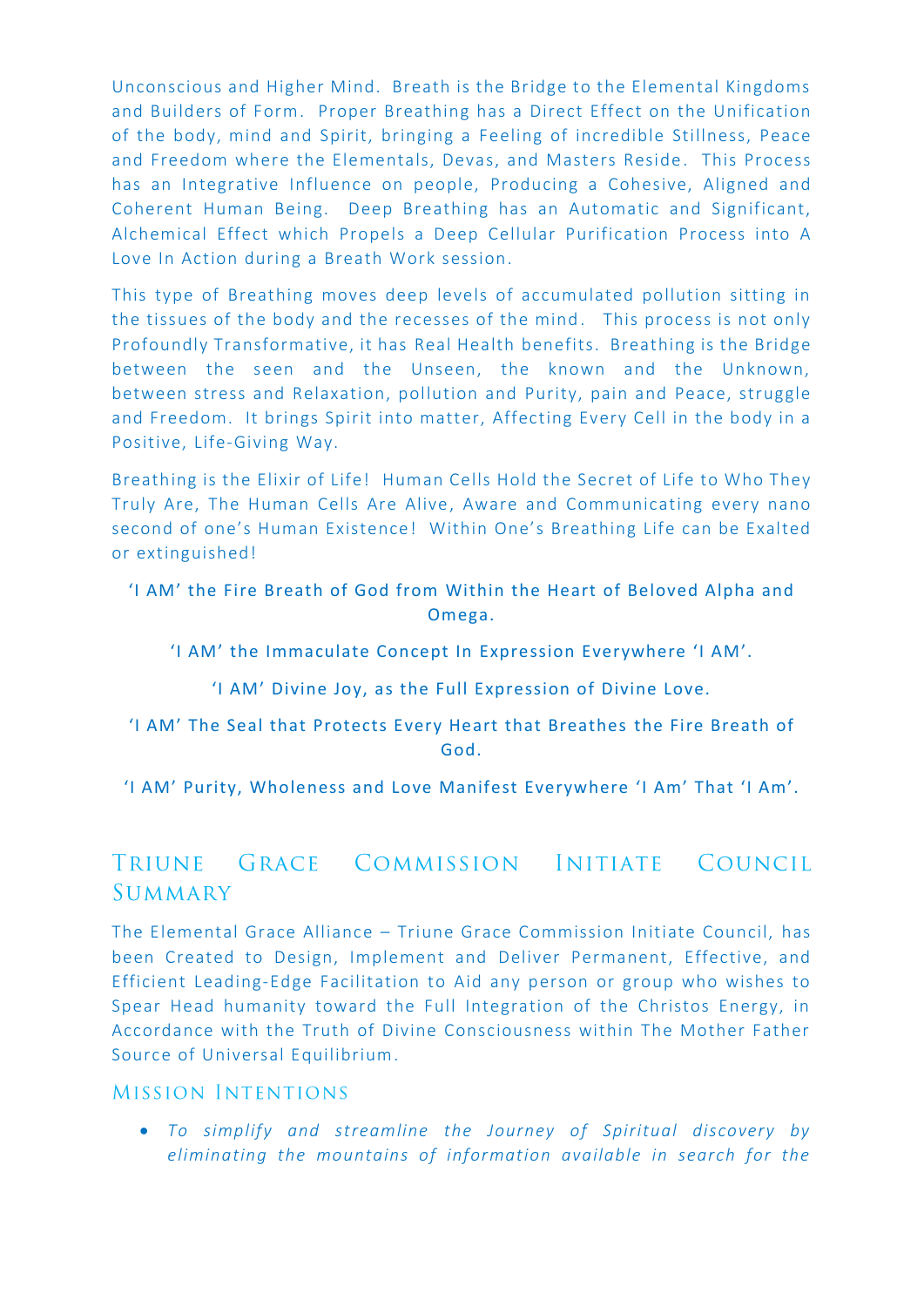*Truth of Who Human Beings Are as a human biological vehicle of expression.*

- *To Synthesise all relevant information to make it easy to define and to put into everyday practice.*
- *To understand the developments of human DNA, both the physical aspects, along with the Quantum Levels now available to all.*
- *To Generate Greater Awareness and Responsibilities for the Activation and Expansion of Human Gene Key Encodements, from the shadow, through the Gift Levels and into the Siddhi Self Realizations and achievements.*
- *To Self-Empower human beings to take on their own Divine Roles to Initiate, Ground and Integrate the New Cosmic and Earth Energies.*
- *To Assist Dear Souls to Understand more fully themselves and their relationships to Spiritual Awareness in a much more concentrated, expanded and extensive way.*
- *To Promote and Develop Open Communication between each Dear Soul as Divine Brothers and Sisters, The Elemental Devas and Angelic Host, here upon Earth with Unconditional Love, Peace, Joy and Harmony.*
- *To Initiate and Activate potential situations and circumstances arou nd the world for the Raising of the Vibrational Frequencies of Human Consciousness into the 5th Dimension and Above in Higher Dimensional Realms.*
- *To Move the New Energies now upon the Planet through One's Own Self, so that each and every Human Being has the same and equal Opportunities to access these New Potentialities without separation or segregation.*
- *To Administer New Breath to all outdated and redundant old life scenarios and belief systems.*
- *To Provide New Concepts, Ideas and Universal and Cosmic Laws, New Thought Forms and Patterns, Templates of Approach for the Successful Mass Transition of Human Consciousness into the Higher Realms through the Full Embodiment of The Christos Energy through the human biology.*
- *To Entrust all people who come into contact with The Elemental Grace Alliance and the literary and practical works it Endorses and Promotes, to discern for themselves what their own desires and choices may be, regarding the New Opportunities being made available to them.*
- *To Expand Opportunities of Expression through Creative and Co -Creative Thinking, Creative and Co-Creative Manifestations of the New Thought Forms into this physical Earth plane and how to blend them into the Self Realization of their own lives.*
- *To Direct a Movement of Spiritually minded Souls toward all types of facilitation and co-facilitation with others, within these transitions and transcending processes in a New Light of Consciousness.*
- *To Understand the Universal Laws and how they Rightfully Apply to humanity at this time.*